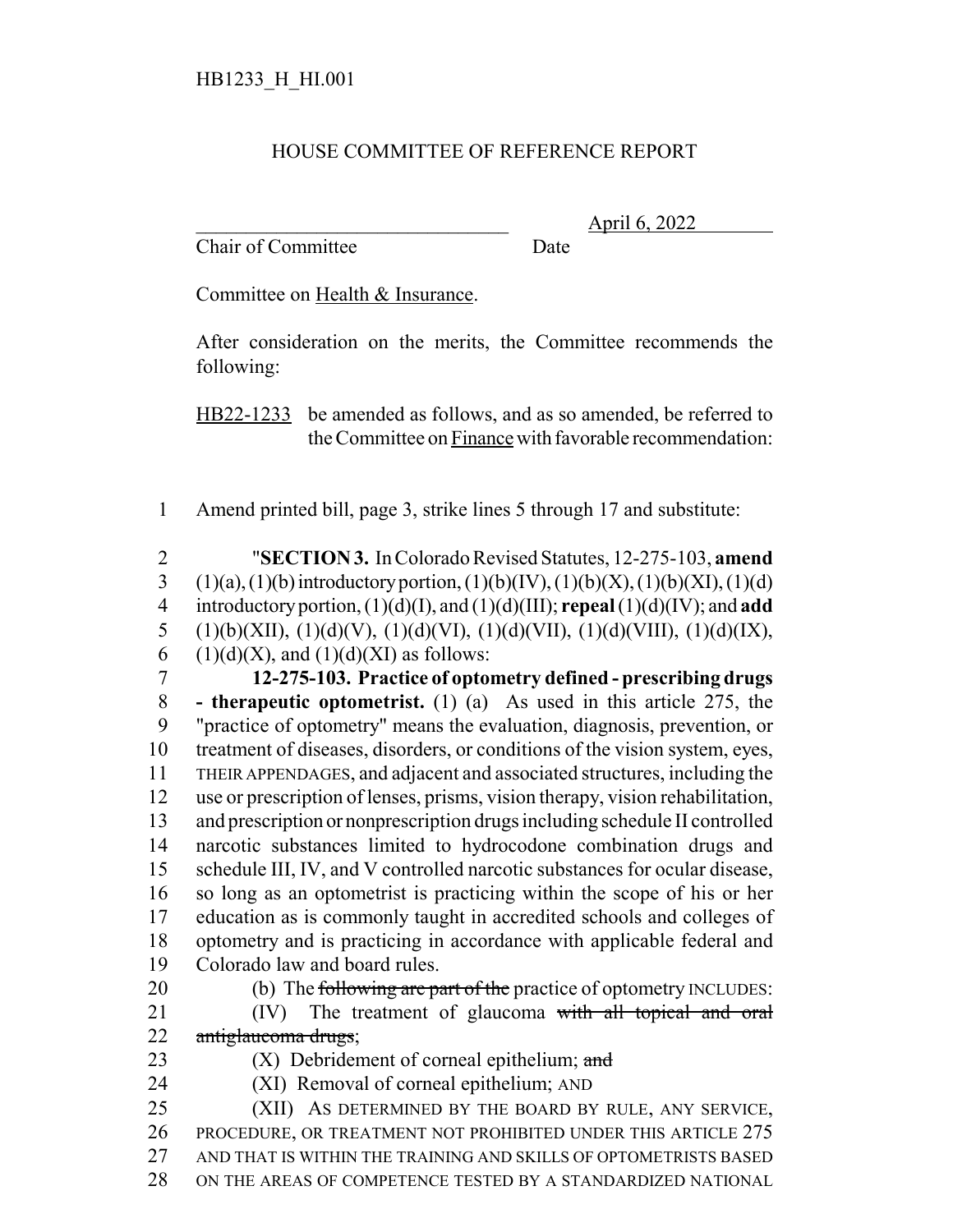EXAMINATION APPROVED BY THE BOARD PURSUANT TO SECTION 2 12-275-110 (1)(c). (d) The FOLLOWING PROCEDURES ARE EXCLUDED FROM THE 4 "practice of optometry", does not include EXCEPT FOR THE PREOPERATIVE AND POSTOPERATIVE CARE OF THE FOLLOWING PROCEDURES: (I) Surgery of  $\sigma r$  injections into the globe, orbit, eyelids, or ocular adnexa. AS USED IN THIS SECTION, "surgery" OR "SURGICAL" means any procedure in which human tissue is cut, altered, or otherwise infiltrated 9 by mechanical or laser means REQUIRING SYSTEMIC OR GENERAL ANESTHESIA. 11 (III) SURGICAL OR INJECTABLE treatment of posterior uveitis; or 12 (IV) The use of injectable drugs, except for the use of an epinephrine auto-injector to counteract anaphylactic reaction. (V) RETINAL LASER PROCEDURES; (VI) LASER IN-SITU KERATOMILEUSIS, PHOTOREFRACTIVE KERATECTOMY, LASER EPITHELIAL KERATOMILEUSIS, AND SMALL INCISION 17 LENTICULE EXTRACTION SURGERIES; (VII) RETROBULBAR OR INTRAORBITAL INJECTIONS; (VIII) INJECTIONS PENETRATING THE GLOBE INTO THE POSTERIOR CHAMBER OF THE EYE; (IX) ANY SURGERY THAT DOES NOT PROVIDE FOR THE CORRECTION 22 AND RELIEF OF OCULAR ABNORMALITY; **(X) ADMINISTRATION OF GENERAL ANESTHESIA; AND**  (XI) ANY SURGERY REQUIRING SYSTEMIC OR GENERAL ANESTHESIA, INCLUDING: 26 (A) SURGICAL EXTRACTION OF THE CRYSTALLINE LENS; (B) SURGICAL IMPLANTATION OF AN INTRAOCULAR LENS; (C) PENETRATING KERATOPLASTY AND LAMELLAR KERATOPLASTY; (D) PTERYGIUM EXCISION; (E) SURGERY REQUIRING FULL THICKNESS CONJUNCTIVOPLASTY WITH GRAFT OR FLAP; (F) INCISIONAL OR EXCISIONAL SURGERY OF THE EXTRAOCULAR MUSCLES; (G) SURGERY OF THE EYELID FOR CONFIRMED MALIGNANCIES OR FOR INCISIONAL COSMETIC OR MECHANICAL REPAIR OF BLEPHAROCHALASIS, PTOSIS, OR TARSORRHAPHY; (H) SURGERY REQUIRING INCISION OF THE IRIS OR CILIARY BODY, INCLUDING IRIS DIATHERMY AND CRYOTHERAPY; (I) SURGERY OF THE BONY ORBIT, INCLUDING THE INSERTION OF ORBITAL IMPLANTS; 42 (J) INCISIONAL OR EXCISIONAL SURGERY OF THE LACRIMAL

SYSTEM, EXCEPT LACRIMAL PROBING OR RELATED PROCEDURES;